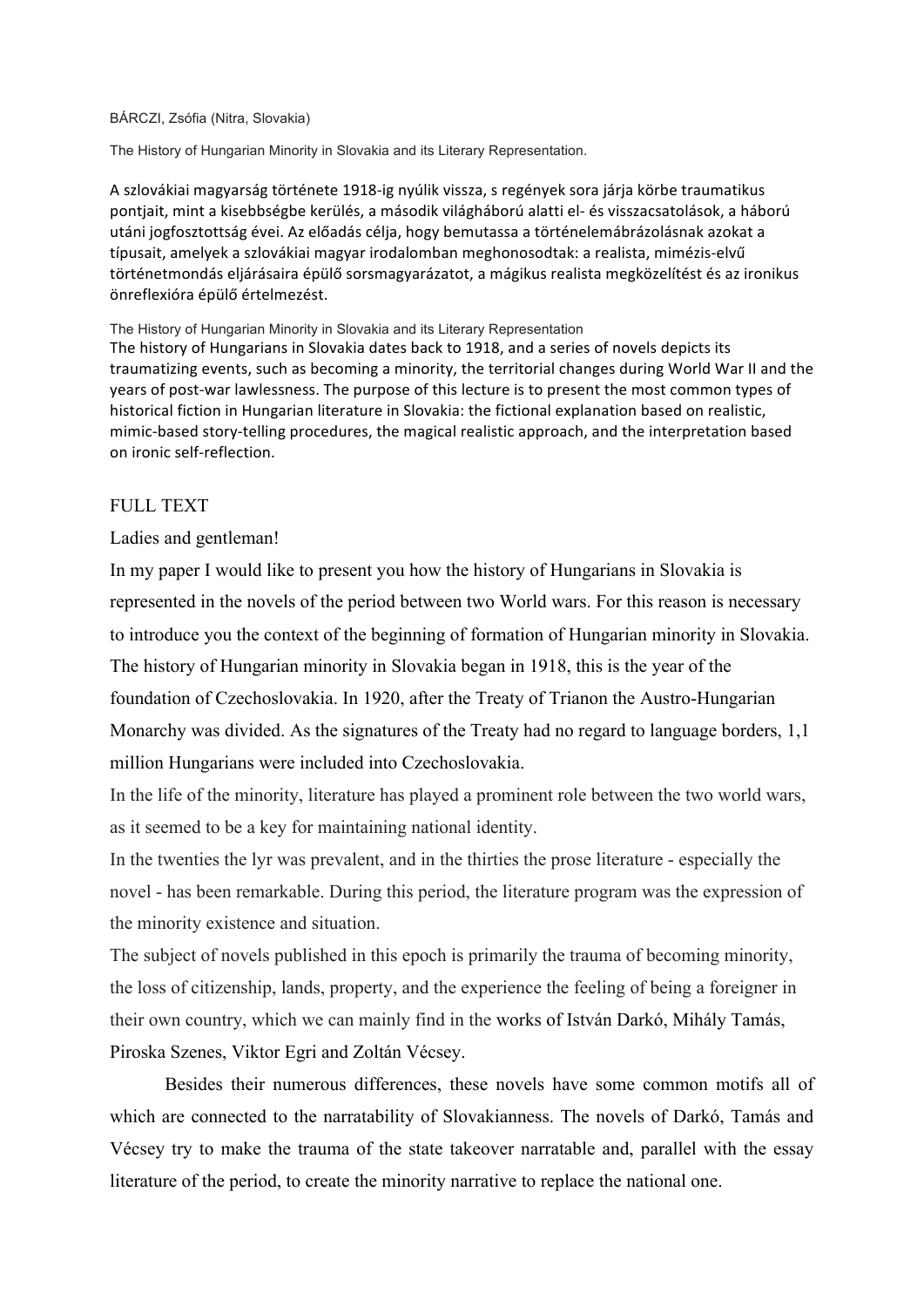The basis for a new sense of identity is an obscure sense of otherness, $<sup>1</sup>$  which</sup> does not only distinguish the Upland Hungarians from the motherland population but also the young, post-war generation from the older ones. The Slovakian self-definition is therefore closely related to the necessity to reinterpret the homeland.

The authors of trend-setting novels in the twenties and thirties all started their career in Czechoslovakia. The emergence of the group marked with names such as István Darkó, Mihály Tamás and Piroska Szenes thus also means a generation change. The difference between the way of thinking and mentality of the generations before and after the war becomes really emphatic in Slovakian literature due to the change of borders coinciding with the change of generations and the effect of the change of borders penetrating every aspect of life.

The change of borders and the consequences of it appear in three different ways in contemporary Slovakian novels:

1. through an increased awareness of the above-mentioned generation gap

2. in the deterioration of the former social order which, to some extent, resulted in the homogenization of Slovakian Hungarians who had been highly differentiated before

3. in the narrowing down of the national territory hitherto experienced as homeland to the place of birth.

1. The obscure sense of otherness, which was mentioned above, was most apparent in relation to the generation gap. *"This one also came from the hygienic, soul-cleansing and mind-ironing institution of the new youth, erected by the stubbornly clever and calm youth after the war with the mendacious slogans of more faith and more heart, on the foundation of*  a general contempt of their elders (153).<sup>32</sup> this is how Mihály Béri Balogh, the protagonist of Darkó's novel *Szakadék* (Gap) describes his young acquaintance, one of the "new-faced Hungarians". However, the source of conflict with the older generation can be found not only in the principles and ideals but also in the altered circumstances. In his other novel, *Égő csipkebokor*<sup>3</sup> (Burning Bush) Darkó gives a detailed account of the sources of conflict between the youth and an introverted, older, middle-class generation, who are stubbornly ignoring reality, insisting upon a pre-war set of values even at the cost of lies. Darkó thinks

 

<sup>1</sup> This sense of otherness is lyrically expressed in Dezső Győry's volumes *A láthatatlan gárda* (The Invisible Guard) and *Új arcú magyarok* (New-faced Hungarians) as well as in Mécs's first volumes.

<sup>2</sup> The page number following the citations hereinafter refers to the edition: Darkó István, *Szakadék*, Košice-Kassa, Kazinczy Kiadóvállalat, 1928.

<sup>3</sup> The page number following the citations hereinafter refers to the edition: (Darkó István, *Égő csipkebokor*, Franklin- Társulat, without date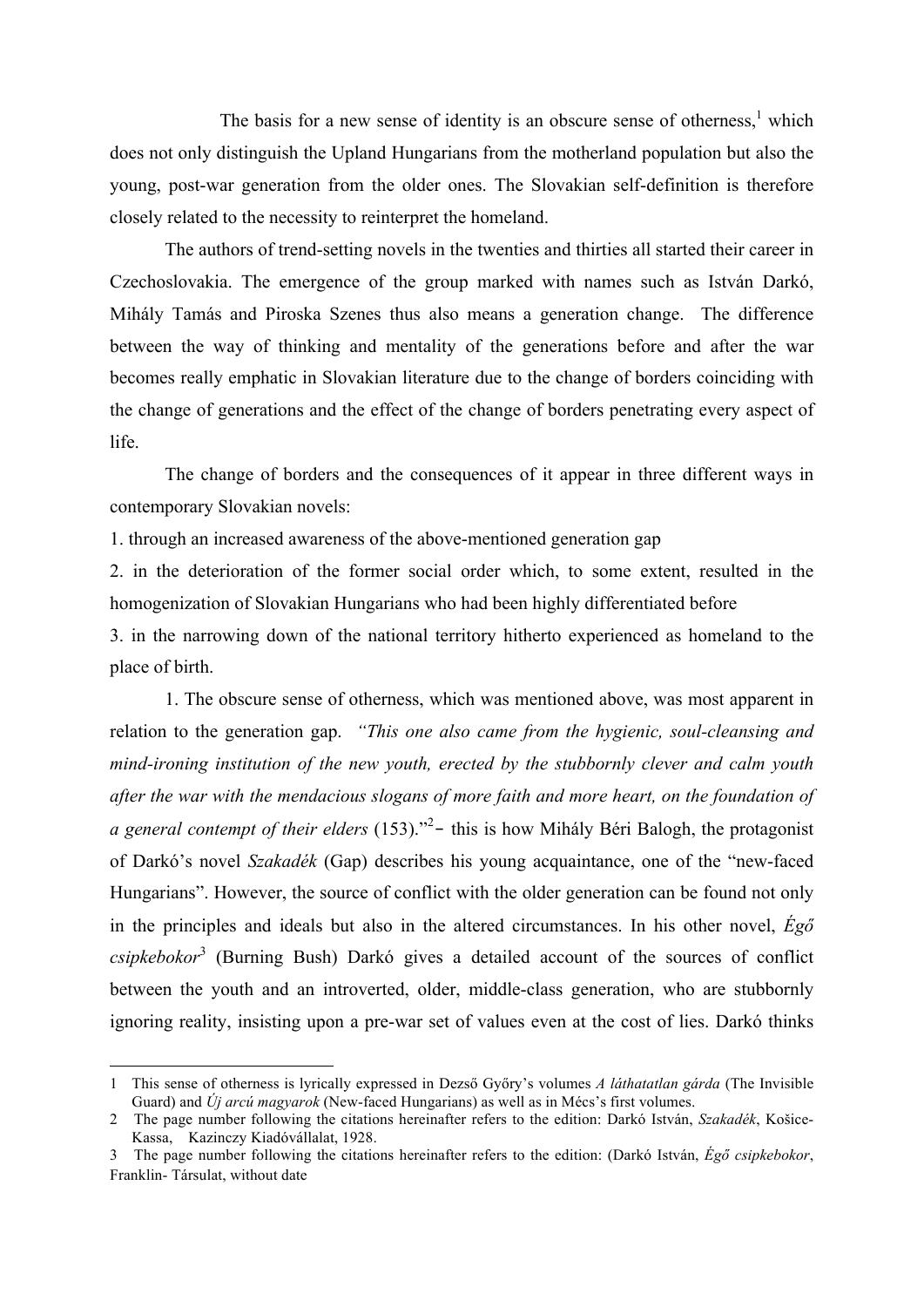that national illusions are in the background of the clashes in the same way as social class lies. In his novel *Két part közt fut a víz*<sup>4</sup> (The water runs between two banks), Mihály Tamás also identifies these two problems as the source of conflict between generations, which has now become permanent. Vécsey's and Tamás's novels provide a complete overview of the personality types of the era. They both depict members of the minority living in illusions and waiting for a miracle, 'existential politicians' fleeing to Budapest and preaching the need for perseverance from there as well as protagonists who oppose both groups and stay in their place of birth at any cost.

Obviously, Slovakian Hungarian society was affected in its very existence by the cultural concepts changing in relation to the change of borders. The novels of the thirties give an account of the changing order of everyday life and also of the effect of these changes on the knowledge of Slovakian Hungarians about themselves. According to Péter Niedermüller, *"Every society functions through and with the help of cultural concepts, as these are the symbolic tools appearing in linguistic and visual form which determine the cultural framework and cognitive horizon of a society. However, cultural concepts also represent the knowledge on the basis of which everyday life is organized in a given society and what the individuals living in that society must, can and may do."* (Niedermüller 2006: 34). In the novels of Tamás, Darkó and Szenes, in the background of some characters' frequent inability to make a decision, there is the invalidation of hitherto valid cultural concepts, just like it is also behind the dissolution of the social order and the thinning of the limits between classes, which had hitherto been insurmountable. Indirectly, the changing of the state borders resulted in the fact that the knowledge that had controlled the behaviour of the individual and the group before was now invalidated. The accumulation of new knowledge takes a long time and presupposes the definition of a new self-identity by the individual and the group alike.

The dissolution of the social order controlling individual lives and the effect of the gradual development of a new order on the Upland Hungarians is most spectacularly depicted in István Darkó's novel *Deszkaváros* (Plank City) and Mihály Tamás's novel *Két part közt fut a víz* (The Water Runs between Two Banks). Traces of it can be found in Piroska Szenes's work *Csillag a homlokán* (Star on her Forehead), although there, it is primarily manifested through the strengthening of the Slovak identity and the increased social role of Slovaks in the new country. Darkó also described the development of the new life in the Uplands from two aspects, taking the view of Slovaks into consideration, too, in which the reordering of the

 

<sup>4</sup> The page number following the citations hereinafter refers to the edition: TAMÁS Mihály, *Két part közt fut a víz*, Franklin-Társulat, without year, without date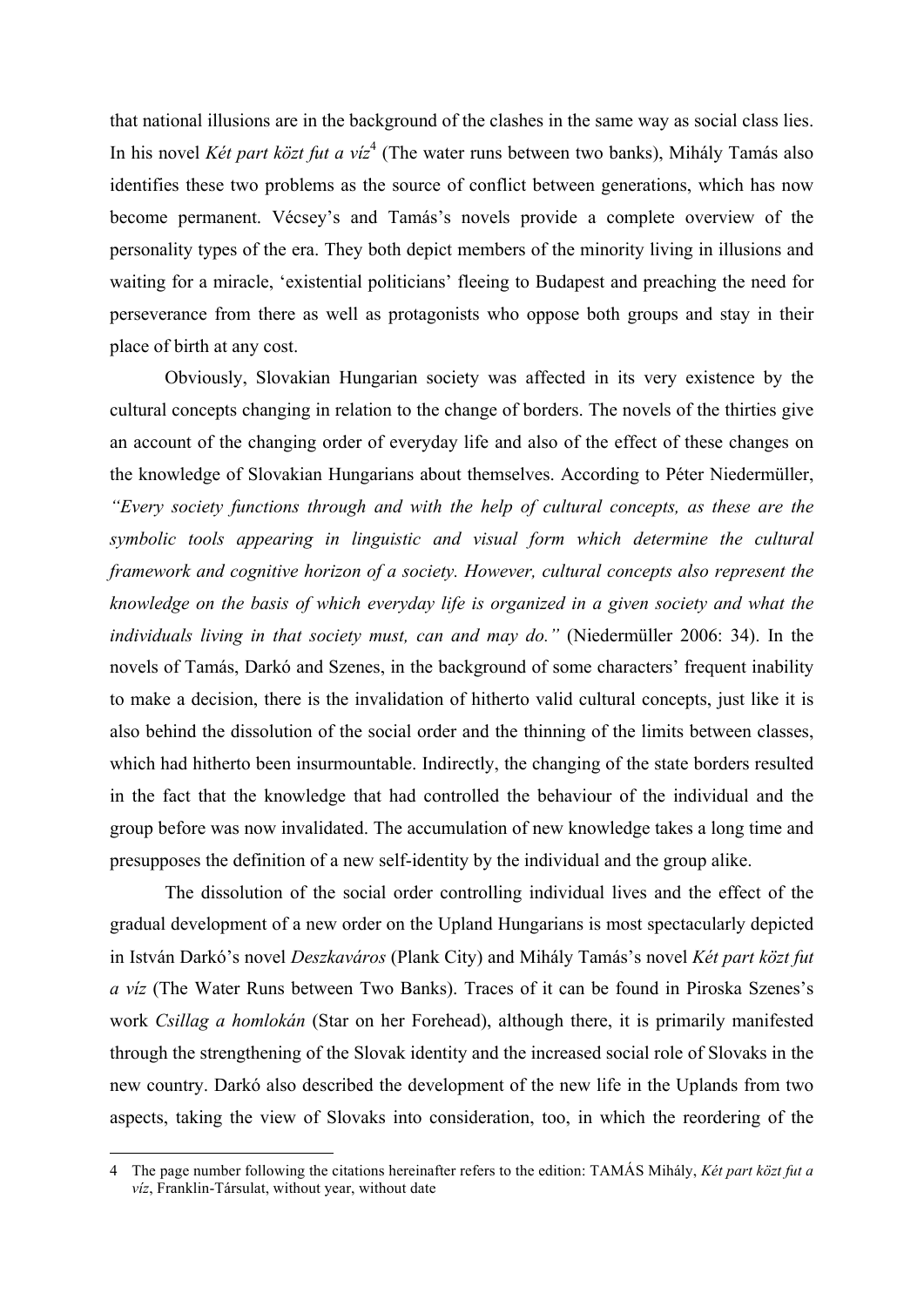social hierarchy was the most remarkable besides the national-ethnic role-reversal. Barinkó, a minor character in *Plank City*, a Slovak railwayman expresses this change the most precisely: *"Come off it"* – he says to Tamás – *"now different circumstances are coming. It was enough of what we've had. The change can only make the situation fairer. It is about the land, nothing else. The land, which the city is built on, and speaking of the land, one can only approve of the principle of rotation. Along with the land, I also mean the people living on it. The earth must be turned over, and the people, too. From the bottom up and from the top*  down, that's what I mean by turning over.  $(171)^{5}$ 

In this change, the representatives of social groups that had been alien to each other before are placed side by side – in the literal sense of the word, too – whose only common trait before the change had been their Hungarianness in the heterogeneous linguistic and cultural Upland space, but after the change of borders, belonging to the same nation becomes so emphatic that it completely masks the previous differentiation of the community. In Darkó's *Plank City*, the offspring of a family of famous architects, who had stayed at home, the petty clerk who had lost his existence, the demobbed Colonel and the simple tailor are placed side by side. The dramatic depth of the change affecting the life of Upland Hungarians and necessarily penetrating their self-understanding is probably the most convincingly demonstrated by this novel. At the beginning of the work, the basis for the sense of community is not the linguistic or ethnic but the social identity, one's status occupied in the life of the city, but by the end of the novel, the most elemental definition of the group consciousness becomes the belonging to the same nation and being loyal to one's place of birth. In the multilingual (Hungarian-Slovak-German) town with a symbolic name, Véghely ('Final Place'), the awareness of national belonging is raised by external forces, and the town's Slovak population creates a discourse in which the Hungarian citizens of very different social status all fall into the category of "they", regardless of their differences, and thus are defined as alien. The loyalty to the place, not leaving the city, however, is an individual decision in each case. In Darkó's novel, this individual decision to stay in one's birthplace weighs more in developing the new identity of the community than one's national identity. Eventually, the characters in the novel define themselves neither as Hungarians, nor as Upland people but as citizens of Véghely, that is, the inhabitants of Plank City. Thus, Darkó's novel shows a new identity, which is locally determined. In his final speech, Tamás, the protagonist expresses it clearly: *"He feels the meaning of his being there without doubt,* 

 

<sup>5</sup> The page number following the citations hereinafter refers to the edition: DARKÓ István, *Deszkaváros*, Bratislava – Pozsony, Tátra Kiadás, without date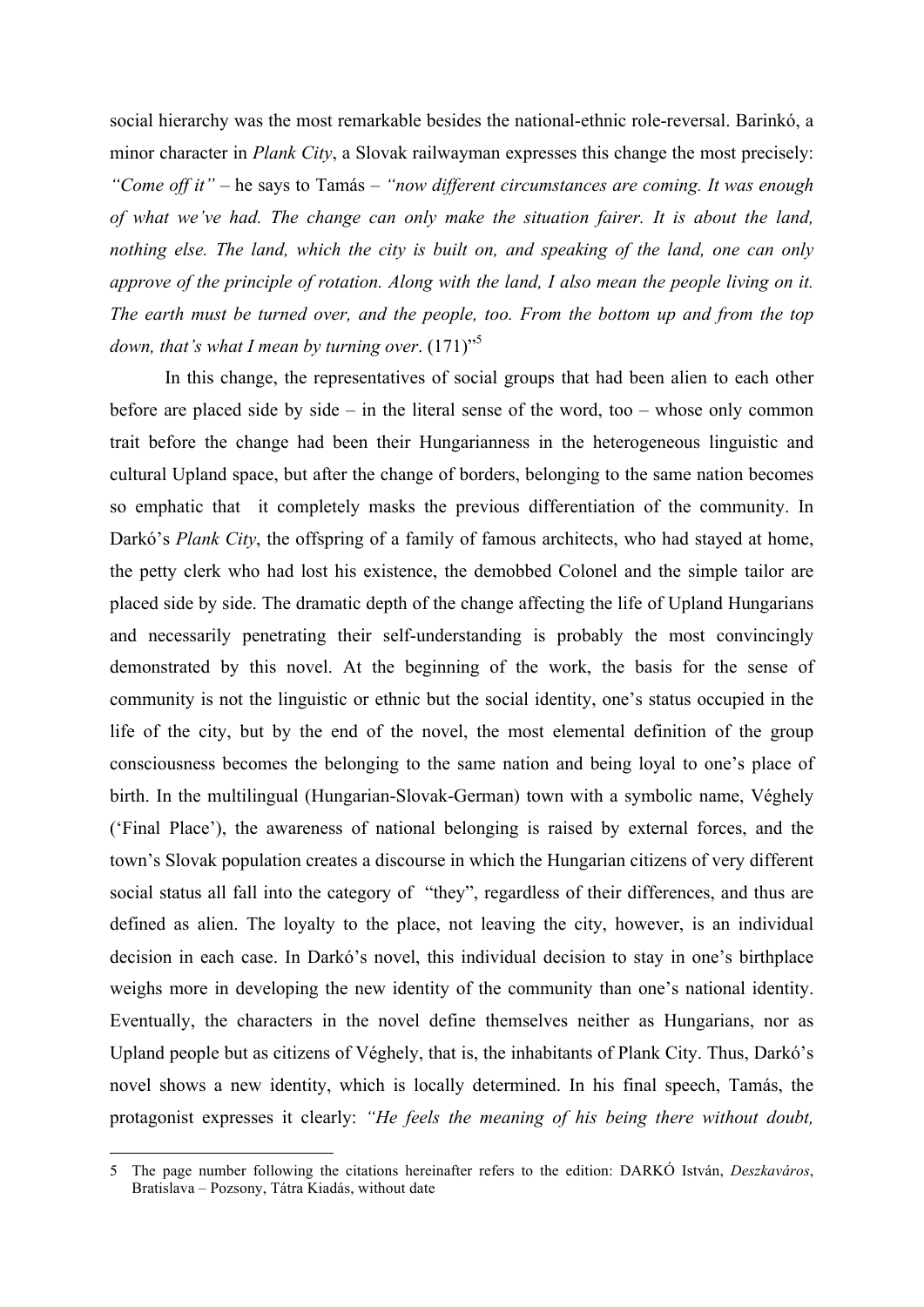*starting from its cause, making his way uncertainly though its ways, all the way to the crystal clear result of the present moment. He turns towards the fireplace and begins to speak in abundance. A festive speaker, explaining the meaning of this new kind of life. Even more so, he is the judge of the community rebuilt after the fire, who enlists the history of the changes. – I name our plank city Végújhely – he shouts – I declare its independence and our intention to provide shelter and protection to everyone who lost these outside... And he is telling and explaining the history of the plank city, polishing it with his words and gratefully celebrating it.*"(260.)

With this, we have actually arrived at the third consequence of the border change, which is manifested in Slovakian novels: the narrowing of the national territory, which had previously been experienced as homeland. Geographical places *a priori* carry some social and cultural meaning (Niedermüller, 2006, 35). In contemporary Slovakian novels, certain geographical places are also turned into metaphors, thus attaining a very strong, independent field of meaning. In Darkó's novel *Burning Bush*, the Tatra Mountains become a geographical name carrying such a complex meaning, and its opposite, the Great Plain, too, and in *Plank City*, as we've just seen, the city itself becomes a metaphor. In Tamás's prose, the two banks of the river Tisza represent the double determination of ethnic minority existence. It is also referred to in the title of the novel: *The Water Runs between Two Banks*. The relationship to Hungary, which had functioned as the homeland before, also changed. Hungary suddenly becomes the land of hopes as well as "a country of eight million, struck to death" (these are the words of Mihály Tamás's protagonist, Iván Bodák), which is no longer capable of the defence and governing function that had been fulfilled by the former nation state, which contained the Uplands, too. The definitive abandonment of the Uplands is only expressed so clearly, with an almost journalistic flavour by Vécsey and Tamás, and only once by the latter. In Darkó's novels, it is expressed much less openly, whereas Piroska Szenes approaches the topic from a different viewpoint altogether. Her novel *Star on her Forehead* tells the life story of a Slovak maidservant, so in this book, the takeover of the country, which affected the Upland Hungarians, only appears incidentally, from the lower perspective of Slovaks living on farmsteads, as an event that hardly affects the characters of the novel. We can say it about Darkó's, Tamás's and Szenes's prose alike that their characters are moving in a narrower space and there are only references to the country and nation as a whole. It is replaced by the place of birth, the city and its inhabitants.

The experience of belonging to Hungary is destroyed not only by the political changes but also by the discontinuation of transportation and the mail service, which were